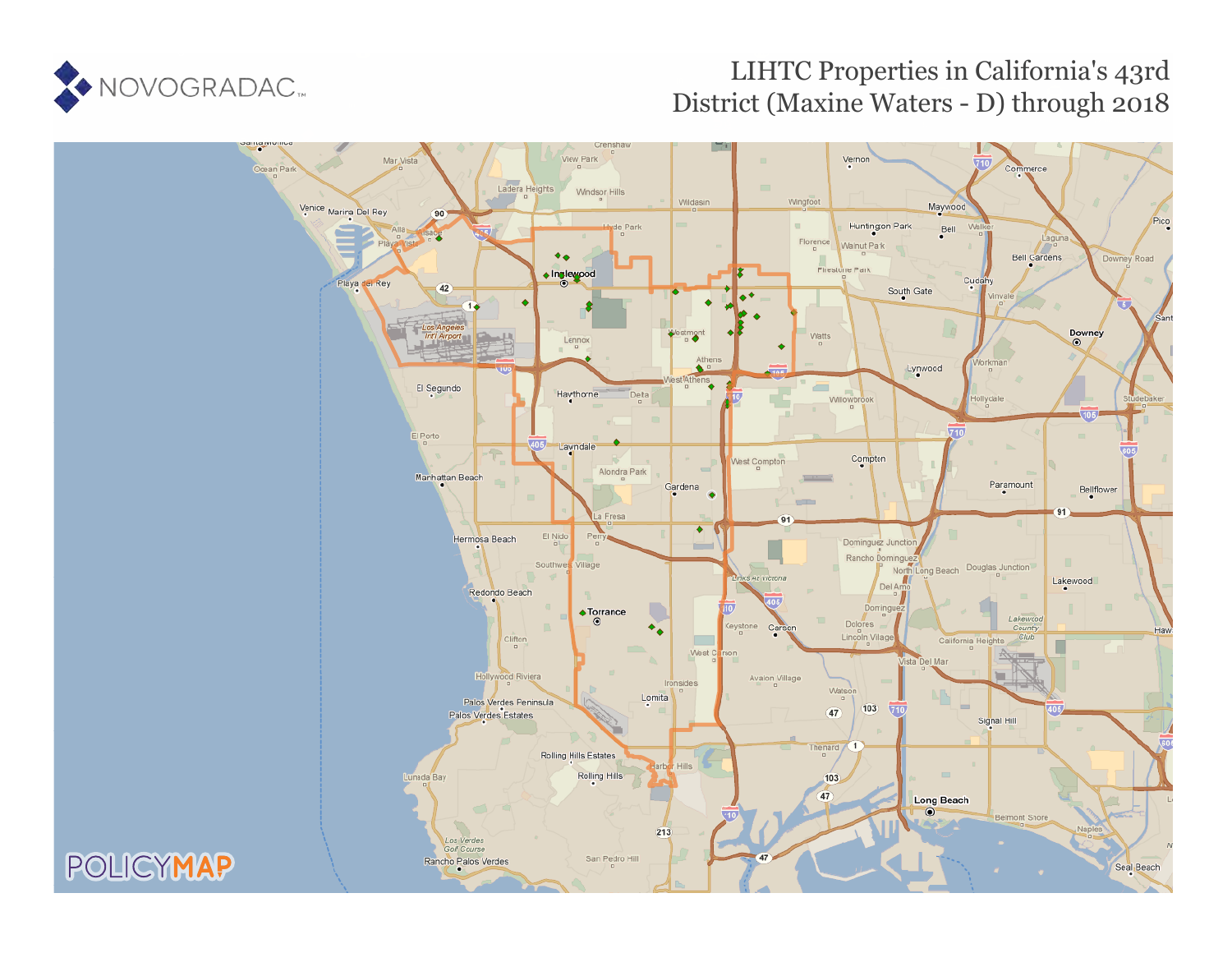| <b>Project Name</b>                                  | <b>Address</b>                                                                                 | <b>City</b>                                               | <b>State</b> | <b>Zip Code</b> | Nonprofit<br><b>Sponsor</b> | <b>Allocation</b><br>Year | Annual<br><b>Allocated</b><br><b>Amount</b> | in Service           | <b>Year Placed Construction</b><br><b>Type</b> | <b>Total</b><br><b>Units</b> | Low<br><b>Income</b><br><b>Units</b> | <b>Rent or</b><br><b>Income</b><br><b>Ceiling</b> | <b>Credit</b><br><b>Percentag Exempt</b><br>$\bullet$ | Tax-<br><b>Bond</b> | <b>HUD Multi-</b><br>Family<br>Financing/Rent<br>al Assistance |
|------------------------------------------------------|------------------------------------------------------------------------------------------------|-----------------------------------------------------------|--------------|-----------------|-----------------------------|---------------------------|---------------------------------------------|----------------------|------------------------------------------------|------------------------------|--------------------------------------|---------------------------------------------------|-------------------------------------------------------|---------------------|----------------------------------------------------------------|
| <b>FIGUEROA OAKS</b>                                 | 10210 S<br>FIGUEROA ST                                                                         | <b>LOS ANGELES</b>                                        | CA           | 90003           | No                          | 1996                      | \$388,486                                   | 1999                 | <b>New Construction</b>                        | 31                           | 31                                   | 60% AMGI                                          | 70%<br>present<br>value                               | No                  |                                                                |
| <b>OSAGE APTS</b>                                    | $11128$ S OSAGE LENNOX AVE                                                                     |                                                           | CA           | 90304           | $\mathbf {No}$              | 1990                      | \$199,121                                   | 1992                 | <b>New Construction</b>                        | 21                           | 21                                   | 60% AMGI                                          | 70%<br>present<br>value                               | No                  |                                                                |
| <b>COLDEN OAKS</b>                                   |                                                                                                | $225\,\mathrm{E}\,\mathrm{COLDEN}$ $\,\,$ LOS ANGELES AVE | ${\rm CA}$   | 90003           | $\mathbf{N}\mathbf{o}$      | 1992                      | \$224,776                                   | 1994                 | <b>New Construction</b>                        | 38                           | 38                                   | 60% AMGI                                          | 70%<br>present<br>value                               | No                  |                                                                |
| <b>HARBOR CITY</b><br>LIGHTS                         | 523 W 127TH<br><b>ST</b>                                                                       | <b>LOS ANGELES</b>                                        | CA           | 90044           | No                          | 2000                      | \$420,322                                   | 2000                 | New Construction                               | 56                           | 55                                   | 60% AMGI                                          | 30%<br>present<br>value                               | Yes                 |                                                                |
| TOWNE SQUARE                                         | 11650 TOWNE<br>AVE                                                                             | <b>LOS ANGELES</b>                                        | CA           | 90061           | Yes                         | 1999                      | \$353,197                                   | 2000                 | Acquisition and<br>Rehab                       | ${\bf 51}$                   | 50                                   | 60% AMGI                                          | 70%<br>present<br>value                               | No                  |                                                                |
| <b>BROADWAY VISTAS</b>                               | 9800 S<br><b>BROADWAY</b>                                                                      | <b>LOS ANGELES</b>                                        | CA           | 90003           | No                          | 2002                      | \$421,889                                   | 2004                 | <b>New Construction</b>                        | 21                           | 20                                   | 60% AMGI                                          | 70%<br>present<br>value                               | No                  |                                                                |
| <b>HEAVENLY VISION</b><br>SENIOR HOUSING LP BROADWAY | 9500 S                                                                                         | <b>LOS ANGELES</b>                                        | CA           | 90003           | Yes                         | 1997                      | \$328,676                                   | 2000                 | <b>New Construction</b>                        | 46                           | 45                                   | 60% AMGI                                          | 70%<br>present<br>value                               | No.                 |                                                                |
| <b>SONYA GARDENS</b><br><b>APTS</b>                  | 8621 DENVER<br>$\operatorname{\mathbf{AVE}}$                                                   | <b>LOS ANGELES</b>                                        | CA           | 90044           | $\mathbf {No}$              | 2000                      | \$268,283                                   | 2001                 | Acquisition and<br>Rehab                       | 60                           | 59                                   | 60% AMGI                                          | 70%<br>present<br>value                               | No                  |                                                                |
| <b>WATTS/ATHENS</b><br>PRESERVATION XVII BROADWAY    | 10217 S                                                                                        | <b>LOS ANGELES</b>                                        | CA           | 90003           | Yes                         | 1999                      | \$360,043                                   | 2001                 | Acquisition and<br>Rehab                       | 100                          | 100                                  | 60% AMGI                                          | 30%<br>present<br>value                               | Yes                 |                                                                |
| <b>ATHENS GLEN APTS</b>                              | $11515$ S $$\tt BUDLONG\,AVE$$ $\tt LOS\, ANGELES$$                                            |                                                           | CA           | 90044           | No                          | 1994                      | \$448,431                                   | 1996                 | <b>New Construction</b>                        | 51                           | 51                                   | 60% AMGI                                          | 70%<br>present<br>value                               | No                  |                                                                |
| <b>VERMONT VILLAS</b>                                | $16304$ S $$\tt VERMONT\ AVE$$ GARDENA                                                         |                                                           | CA           | 90247           |                             | 2013                      | \$0                                         | Insufficient<br>Data | Not Indicated                                  | 81                           | $\mathbf 0$                          |                                                   | Not<br>Indicated                                      |                     |                                                                |
| 9414 S CENTRAL AVE                                   | $\begin{tabular}{ll} 9414 \; S \\ \; \text{CENTRAL AVE} & \; \text{LOS ANGELES} \end{tabular}$ |                                                           | CA           | 90002           |                             | 1987                      | \$0                                         | Insufficient<br>Data | Not Indicated                                  | 3                            | $\bf{3}$                             |                                                   | Not<br>Indicated                                      |                     |                                                                |
| 9418 S CENTRAL AVE                                   |                                                                                                | 9418 S<br>CENTRAL AVE LOS ANGELES                         | CA           | 90002           |                             | 1987                      | \$0                                         | Insufficient<br>Data | Not Indicated                                  | 3                            | 3                                    |                                                   | Not<br>Indicated                                      |                     |                                                                |

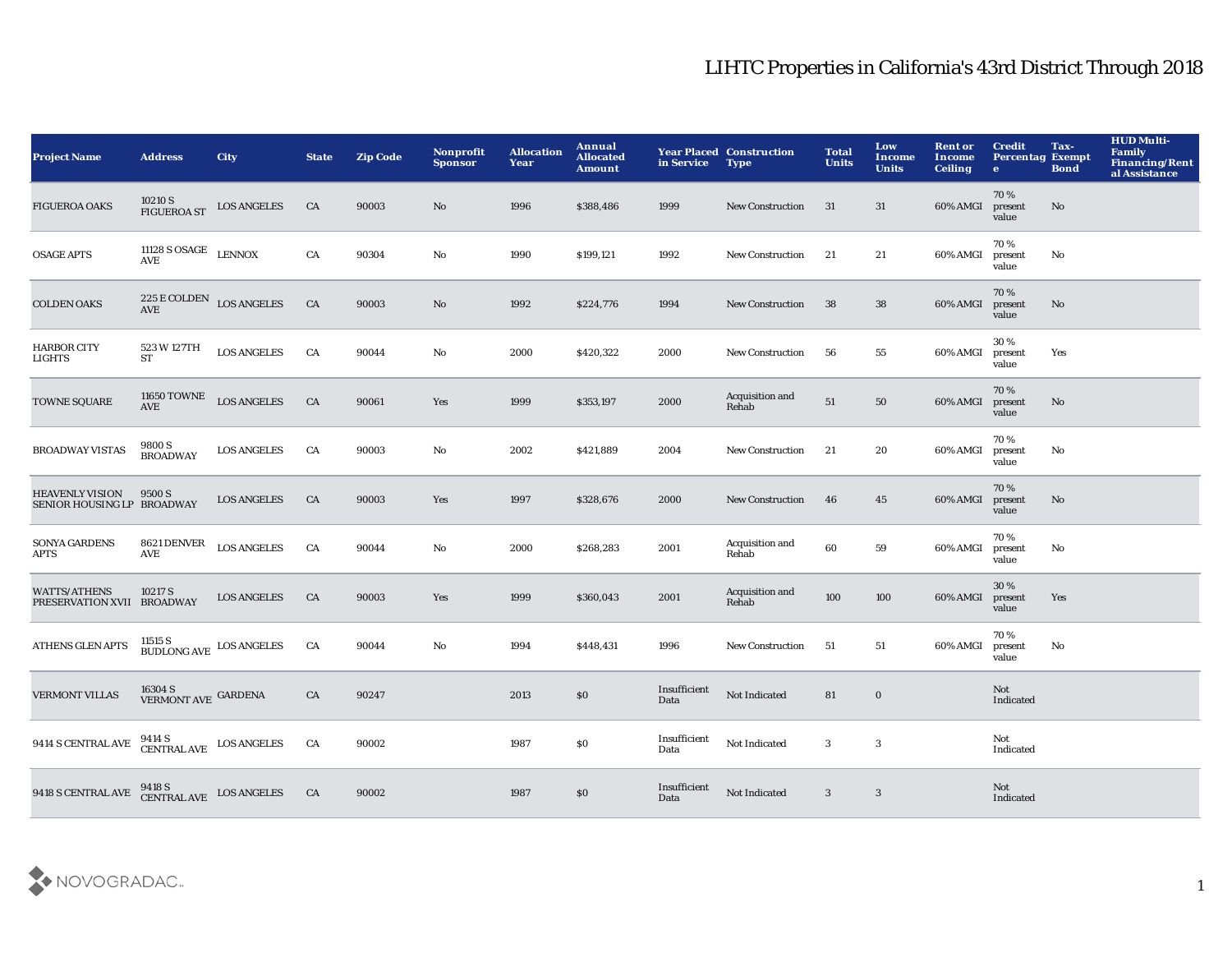| <b>Project Name</b>                                 | <b>Address</b>                               | <b>City</b>                        | <b>State</b> | <b>Zip Code</b> | <b>Nonprofit</b><br><b>Sponsor</b> | <b>Allocation</b><br>Year | Annual<br><b>Allocated</b><br>Amount | in Service | <b>Year Placed Construction</b><br><b>Type</b> | <b>Total</b><br><b>Units</b> | Low<br>Income<br><b>Units</b> | <b>Rent or</b><br><b>Income</b><br><b>Ceiling</b> | <b>Credit</b><br><b>Percentag Exempt</b><br>$\bullet$ | Tax-<br><b>Bond</b> | <b>HUD Multi-</b><br>Family<br><b>Financing/Rent</b><br>al Assistance |
|-----------------------------------------------------|----------------------------------------------|------------------------------------|--------------|-----------------|------------------------------------|---------------------------|--------------------------------------|------------|------------------------------------------------|------------------------------|-------------------------------|---------------------------------------------------|-------------------------------------------------------|---------------------|-----------------------------------------------------------------------|
| 108TH ST APTS                                       | 825 E 108TH ST LOS ANGELES                   |                                    | CA           | 90059           | No                                 | 1987                      | \$24,351                             | 1987       | Acquisition and<br>Rehab                       | $\bf{22}$                    | $\bf{22}$                     | 60% AMGI                                          | 70%<br>present<br>value                               | No                  |                                                                       |
| <b>COLEMAN COURT</b>                                | 1421 CRAVENS TORRANCE<br><b>AVE</b>          |                                    | CA           | 90501           | No                                 | 1988                      | \$98,929                             | 1988       | Acquisition and<br>Rehab                       | 113                          | 22                            | 50% AMGI                                          | 70%<br>present<br>value                               | No                  |                                                                       |
| APPLE TREE VILLAGE                                  | 9229 SEPULV<br>EWAY                          | <b>LOS ANGELES</b>                 | CA           | 90045           | $\mathbf{No}$                      | 2002                      | \$1,640,801                          | 2002       | <b>New Construction</b>                        | 125                          | 122                           | 60% AMGI                                          | 70%<br>present<br>value                               | No                  |                                                                       |
| <b>GATEWAY CITY</b><br><b>LIGHTS</b>                | 5231/2 W EL<br><b>SEGUNDO</b><br><b>BLVD</b> | <b>LOS ANGELES</b>                 | CA           | 90061           | No                                 | 2000                      | \$1,033,791                          | 2002       | <b>New Construction</b>                        | 72                           | 56                            | 60% AMGI                                          | 70%<br>present<br>value                               | No                  |                                                                       |
| HALE-MORRIS-<br><b>LEWIS SENIOR</b><br><b>MANOR</b> | 1307 W 105TH<br>ST                           | <b>LOS ANGELES</b>                 | CA           | 90044           | No                                 | 2001                      | \$180,536                            | 2002       | <b>New Construction</b>                        | 41                           | 40                            | 60% AMGI                                          | 30%<br>present<br>value                               | Yes                 |                                                                       |
| <b>OSAGE SENIOR</b><br><b>VILLAS</b>                | 924 S OSAGE<br>AVE                           | <b>INGLEWOOD</b>                   | CA           | 90301           | No                                 | 2000                      | \$791,597                            | 2002       | <b>New Construction</b>                        | 91                           | 72                            | 60% AMGI                                          | 70%<br>present<br>value                               | No                  |                                                                       |
| <b>FIGUEROA COURT</b><br>APTS                       | 9130 S<br><b>FIGUEROA ST</b>                 | <b>LOS ANGELES</b>                 | CA           | 90003           | Yes                                | 1997                      | \$303,091                            | 1998       | <b>New Construction</b>                        | 40                           | 39                            | 60% AMGI                                          | 70%<br>present<br>value                               | No                  |                                                                       |
| PALM VILLAGE                                        | 1011 W 91ST ST LOS ANGELES                   |                                    | CA           | 90044           | No                                 | 1996                      | \$223,745                            | 1998       | <b>New Construction</b>                        | 30                           | 30                            | <b>50% AMGI</b>                                   | 70%<br>present<br>value                               | No                  |                                                                       |
| SHAHEEN/SHEHAB                                      | 8209 S<br>BROADWAY                           | <b>LOS ANGELES</b>                 | CA           | 90003           | No                                 | 1991                      | \$75,397                             | 1991       | New Construction                               | 10                           | 10                            | 60% AMGI                                          | 70%<br>present<br>value                               | No                  |                                                                       |
| ICON ON ROSECRANS $^{14135}_{\rm AVENUE}$           |                                              | <b>HAWTHORNE</b>                   | CA           | 90250           | No                                 | 2014                      | \$1,877,038                          | 2017       | <b>New Construction</b>                        | 127                          | 126                           | 60% AMGI                                          | 30%<br>present<br>value                               |                     | $\rm\thinspace No$                                                    |
| <b>LAS BRISAS APTS</b>                              | 115 E 88TH ST LOS ANGELES                    |                                    | CA           | 90003           | No                                 | 2004                      | \$884,756                            | 2006       | <b>New Construction</b>                        | 66                           | 65                            | 60% AMGI                                          | 70%<br>present<br>value                               | No                  |                                                                       |
| <b>ALAMEDA TERRACE</b>                              |                                              | 11917 S<br>FIGUEROA ST LOS ANGELES | CA           | 90061           | No                                 | 2003                      | \$113,572                            | 2006       | <b>New Construction</b>                        | 34                           | 33                            | 60% AMGI                                          | 70%<br>present<br>value                               | No                  | $\mathbf{N}\mathbf{o}$                                                |
| <b>REGENCY TOWERS</b>                               | 151 N LOCUST<br><b>ST</b>                    | <b>INGLEWOOD</b>                   | CA           | 90301           | No                                 | 2009                      | \$756,019                            | 2010       | <b>New Construction</b>                        | 104                          | 103                           | 60% AMGI                                          | 30%<br>present<br>value                               | Yes                 | Yes                                                                   |

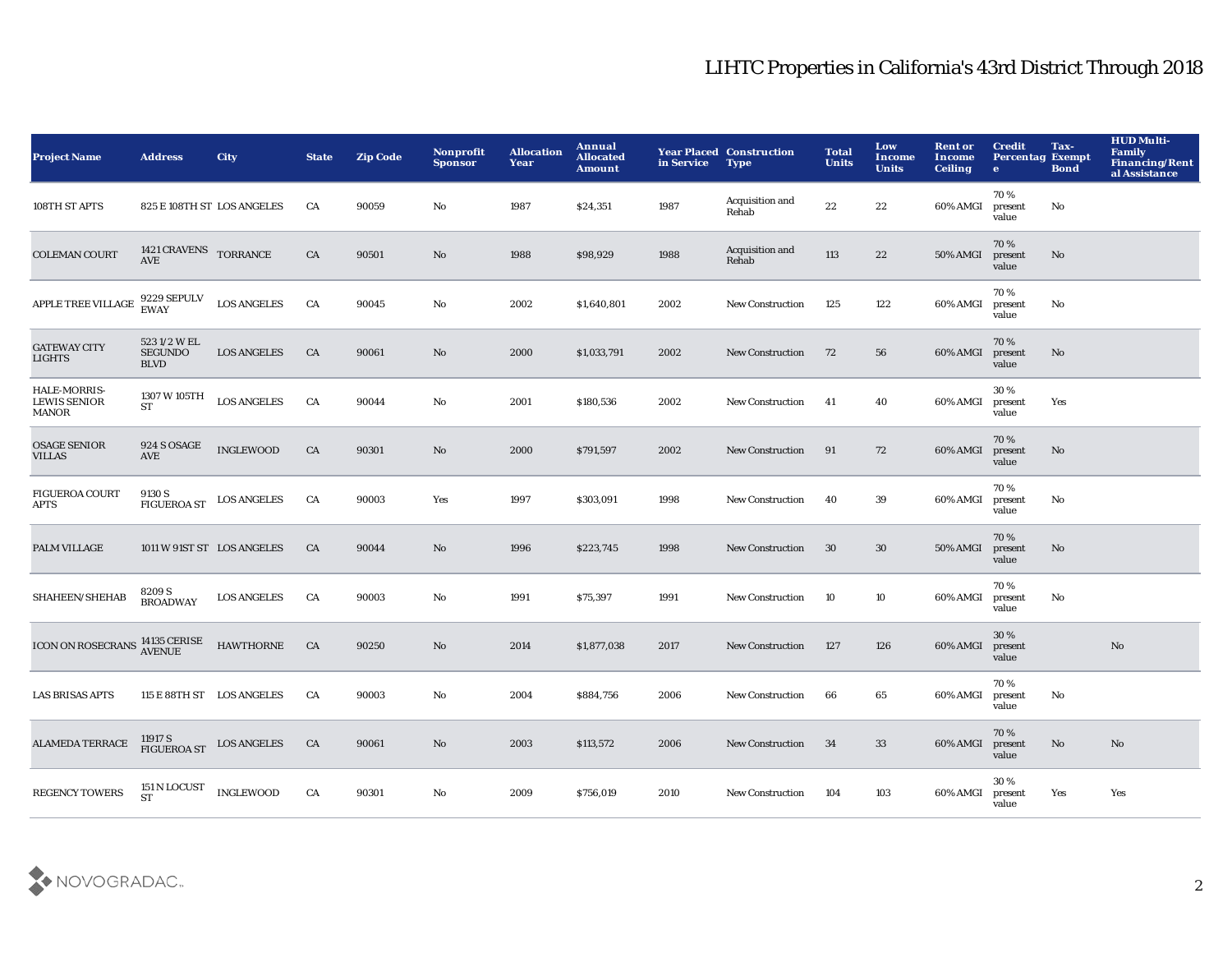| <b>Project Name</b>                          | <b>Address</b>                                            | <b>City</b>        | <b>State</b> | <b>Zip Code</b> | <b>Nonprofit</b><br><b>Sponsor</b> | <b>Allocation</b><br>Year | Annual<br><b>Allocated</b><br><b>Amount</b> | in Service | <b>Year Placed Construction</b><br><b>Type</b> | <b>Total</b><br><b>Units</b> | Low<br><b>Income</b><br><b>Units</b> | <b>Rent or</b><br>Income<br><b>Ceiling</b> | <b>Credit</b><br><b>Percentag Exempt</b><br>$\mathbf{e}$ | Tax-<br><b>Bond</b> | <b>HUD Multi-</b><br>Family<br><b>Financing/Rent</b><br>al Assistance |
|----------------------------------------------|-----------------------------------------------------------|--------------------|--------------|-----------------|------------------------------------|---------------------------|---------------------------------------------|------------|------------------------------------------------|------------------------------|--------------------------------------|--------------------------------------------|----------------------------------------------------------|---------------------|-----------------------------------------------------------------------|
| PATH VILLAS OSAGE 812 S OSAGE<br><b>APTS</b> | <b>AVE</b>                                                | <b>INGLEWOOD</b>   | ${\rm CA}$   | 90301           | $\mathbf{N}\mathbf{o}$             | 2009                      | \$591,291                                   | 2011       | New Construction                               | 20                           | 19                                   | 60% AMGI                                   | 70%<br>present<br>value                                  | No                  |                                                                       |
| <b>WINDWARD APTS</b>                         | 230 W 88TH PL LOS ANGELES                                 |                    | CA           | 90003           | No                                 | 2006                      | \$529,934                                   | 2006       | Acquisition and<br>Rehab                       | 232                          | 220                                  | 60% AMGI                                   | 30%<br>present<br>value                                  | Yes                 |                                                                       |
| <b>ENCANTO COURT</b>                         | 1345 W 105TH<br><b>ST</b>                                 | <b>LOS ANGELES</b> | CA           | 90044           | Yes                                | 2009                      | \$656,283                                   | 2011       | <b>New Construction</b>                        | 62                           | 61                                   | 60% AMGI                                   | 30%<br>present<br>value                                  | Yes                 | No                                                                    |
| <b>WESTSIDE II</b>                           | 725 HINDRY<br><b>AVE</b>                                  | <b>INGLEWOOD</b>   | CA           | 90301           | No                                 | 2009                      | \$0                                         | 2011       | <b>New Construction</b>                        | 196                          | 196                                  |                                            | 60% AMGI TCEP only No                                    |                     |                                                                       |
| <b>MY TOWN HOMES</b>                         | $12015$ S $$\,{\rm EOS\; ANGEEES}\,$                      |                    | CA           | 90061           | Yes                                | 2009                      | \$0                                         | 2011       | New Construction                               | 21                           | 20                                   | 60% AMGI                                   | 70%<br>present<br>value                                  | $\mathbf{No}$       | No                                                                    |
| MARKET PARK APTS                             | $601$ N MARKET $\,$ INGLEWOOD<br><b>ST</b>                |                    | CA           | 90302           | $\mathbf{No}$                      | 2011                      | \$278,596                                   | 2012       | Acquisition and<br>Rehab                       | 49                           | 49                                   | 60% AMGI                                   | 30%<br>present<br>value                                  | Yes                 | Yes                                                                   |
| <b>MILAN TOWN</b><br><b>HOMES</b>            | 10006 S<br><b>BROADWAY</b>                                | <b>LOS ANGELES</b> | CA           | 90003           | No                                 | 2009                      | \$674,434                                   | 2012       | New Construction                               | 15                           | 15                                   | 60% AMGI                                   | 70%<br>present<br>value                                  | $\mathbf{No}$       | No                                                                    |
| <b>INGLEWOOD</b><br><b>MEADOWS</b>           | 1 S LOCUST ST INGLEWOOD                                   |                    | CA           | 90301           | No                                 | 2008                      | \$912,744                                   | 2008       | Acquisition and<br>Rehab                       | 199                          | 198                                  | 60% AMGI                                   | 30%<br>present<br>value                                  | Yes                 | Yes                                                                   |
| <b>REGENT PLAZA</b>                          | $201\,\mathrm{W}\,\mathrm{REGENT}$ INGLEWOOD<br><b>ST</b> |                    | CA           | 90301           |                                    | 2008                      | \$489,296                                   | 2008       | Acquisition and<br>Rehab                       | 107                          | 104                                  | 60% AMGI                                   | 30%<br>present<br>value                                  | Yes                 |                                                                       |
| <b>ACADEMY HALL</b>                          | $12010$ S $$\,{\rm VERMONT\;AVE}\,$ LOS ANGELES           |                    | CA           | 90044           | $\mathbf{N}\mathbf{o}$             | 2008                      | \$269,579                                   | 2009       | Acquisition and<br>Rehab                       | 46                           | 45                                   | 60% AMGI                                   | 30%<br>present<br>value                                  | Yes                 | No                                                                    |
| <b>REGENT SQUARE</b>                         | 527 W REGENT INGLEWOOD<br><b>ST</b>                       |                    | CA           | 90301           | Yes                                | 2011                      | \$0                                         | 2013       | <b>New Construction</b>                        | 145                          | 143                                  | 60% AMGI                                   | 30%<br>present<br>value                                  | Yes                 | No                                                                    |
| <b>BROADWAY CITY</b><br>LIGHTS               | 8000 S<br><b>BROADWAY</b>                                 | <b>LOS ANGELES</b> | CA           | 90003           | No                                 | 2003                      | \$925,381                                   | 2005       | New Construction                               | 49                           | 48                                   | 60% AMGI                                   | 70%<br>present<br>value                                  | No                  |                                                                       |
| <b>GOLDEN WEST</b><br><b>TOWER</b>           | 3510<br>MARICOPA ST TORRANCE                              |                    | CA           | 90503           | No                                 | 2004                      | \$855,131                                   | 2005       | Acquisition and<br>Rehab                       | 180                          | 178                                  | 60% AMGI                                   | 30 %<br>present<br>value                                 | Yes                 |                                                                       |

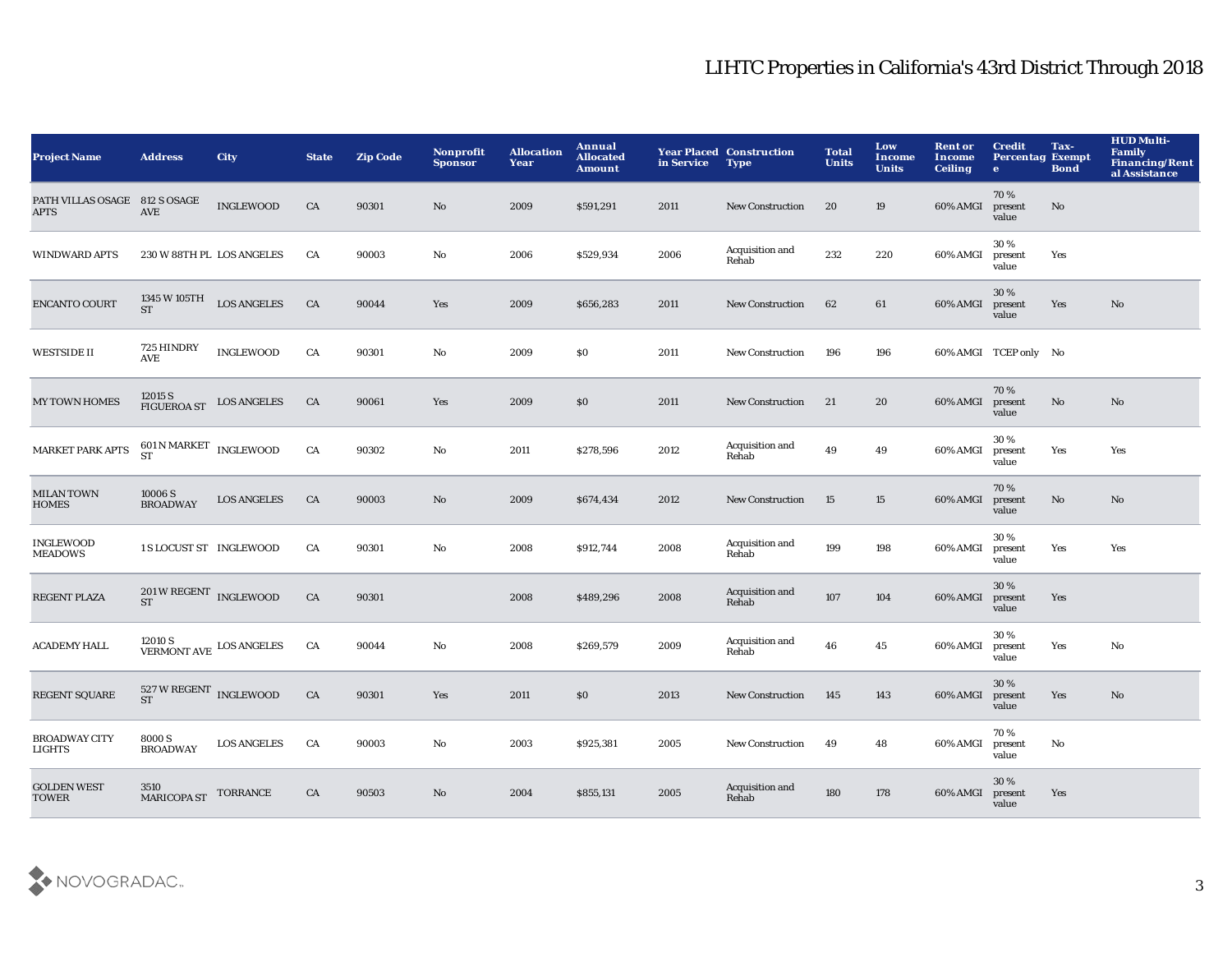| <b>Project Name</b>                                        | <b>Address</b>                              | <b>City</b>                                   | <b>State</b> | <b>Zip Code</b> | <b>Nonprofit</b><br><b>Sponsor</b> | <b>Allocation</b><br>Year | Annual<br><b>Allocated</b><br><b>Amount</b> | in Service | <b>Year Placed Construction</b><br><b>Type</b>    | <b>Total</b><br><b>Units</b> | Low<br>Income<br><b>Units</b> | <b>Rent or</b><br>Income<br><b>Ceiling</b> | <b>Credit</b><br><b>Percentag Exempt</b><br>$\bullet$ | Tax-<br><b>Bond</b> | <b>HUD Multi-</b><br>Family<br><b>Financing/Rent</b><br>al Assistance |
|------------------------------------------------------------|---------------------------------------------|-----------------------------------------------|--------------|-----------------|------------------------------------|---------------------------|---------------------------------------------|------------|---------------------------------------------------|------------------------------|-------------------------------|--------------------------------------------|-------------------------------------------------------|---------------------|-----------------------------------------------------------------------|
| <b>HARVARD</b><br><b>GLENMARY</b>                          | 8711 S<br><b>HARVARD</b><br><b>BLVD</b>     | <b>LOS ANGELES</b>                            | CA           | 90047           | No                                 | 2002                      | \$1,211,445                                 | 2005       | <b>New Construction</b>                           | 216                          | 214                           | 60% AMGI                                   | 30%<br>present<br>value                               | Yes                 |                                                                       |
| <b>LA PRO II APTS</b>                                      | 10311 S<br>WESTERN AVE                      | <b>LOS ANGELES</b>                            | CA           | 90047           | No                                 | 2011                      | \$1,675,096                                 | 2013       | <b>Both New</b><br><b>Construction and</b><br>A/R | 123                          | 119                           | 60% AMGI                                   | 70%<br>present<br>value                               | No                  | Yes                                                                   |
| <b>TERRACINA APTS</b>                                      | 1226W<br><b>IMPERIAL</b><br><b>HWY</b>      | <b>LOS ANGELES</b>                            | CA           | 90044           | $\rm No$                           | 2012                      | \$1,117,187                                 | 2014       | <b>New Construction</b>                           | 72                           | 71                            | 60% AMGI                                   | 70%<br>present<br>value                               | No                  | Yes                                                                   |
| <b>BROADWAY VILLAS</b>                                     |                                             | $9413$ S. ${\tt SPRING}$ ${\tt LOS\ ANGELES}$ | CA           | 90003           | No                                 | 2011                      | \$453,947                                   | 2014       | <b>New Construction</b>                           | 49                           | 48                            | 60% AMGI                                   | 30%<br>present<br>value                               | Yes                 | No                                                                    |
| <b>EUCALYPTUS PARK</b>                                     | 811 N.<br><b>AVENUE</b>                     | EUCALYPTUS INGLEWOOD                          | CA           | 90302           | $\mathbf{No}$                      | 2013                      | \$1,016,314                                 | 2014       | Acquisition and<br>Rehab                          | 93                           | 92                            | 60% AMGI                                   | 70%<br>present<br>value                               | No                  | Yes                                                                   |
| <b>SAGE PARK</b>                                           | <b>1301 WEST</b><br>177TH STREET            | <b>GARDENA</b>                                | CA           | 90248           | Yes                                | 2012                      | \$1,884,099                                 | 2014       | New Construction                                  | 90                           | 89                            | 60% AMGI                                   | 70%<br>present<br>value                               | No                  | No                                                                    |
| <b>CABRILLO FAMILY</b><br><b>APARTMENTS</b>                | 1640 CABRILLO $_{\rm TORRANCE}$<br>AVE.     |                                               | CA           | 90501           | $\mathbf {No}$                     | 2013                      | \$1,150,048                                 | 2015       | <b>New Construction</b>                           | 44                           | 43                            | 60% AMGI                                   | 70%<br>present<br>value                               | No                  | No                                                                    |
| <b>VERMONT VILLAS</b>                                      | 16304 S.<br><b>VERMONT</b><br><b>AVENUE</b> | <b>LOS ANGELES</b>                            | CA           | 90247           | No                                 | 2013                      | \$1,250,427                                 | 2015       | <b>New Construction</b>                           | 79                           | 80                            | 60% AMGI                                   | 70%<br>present<br>value                               | No                  | Yes                                                                   |
| <b>PLAYA SENIOR</b><br><b>AFFORDABLE</b><br><b>HOUSING</b> | 12481W.<br><b>FIELDING</b><br><b>CIRCLE</b> | <b>LOS ANGELES</b>                            | CA           | 90094           | No                                 | 2013                      | \$1,628,616                                 | 2015       | <b>New Construction</b>                           | 83                           | 82                            | 60% AMGI                                   | 70%<br>present<br>value                               | No                  | No                                                                    |
| <b>E VICTOR VILLA</b>                                      | <b>555 WEST</b><br>92ND STREET              | <b>LOS ANGELES</b>                            | CA           | 90040           | Yes                                | 2015                      | \$295,084                                   | 2016       | Acquisition and<br>Rehab                          | 46                           | 45                            | 60% AMGI                                   | 30%<br>present<br>value                               |                     | Yes                                                                   |
|                                                            |                                             |                                               |              |                 |                                    |                           |                                             |            |                                                   |                              |                               |                                            |                                                       |                     |                                                                       |
| 49 Projects Reported                                       |                                             |                                               |              |                 |                                    |                           | \$29,281,779                                |            |                                                   | 3,653                        | 3,395                         |                                            |                                                       |                     |                                                                       |

Location: California's 43rd District (Congressional District, 116th)